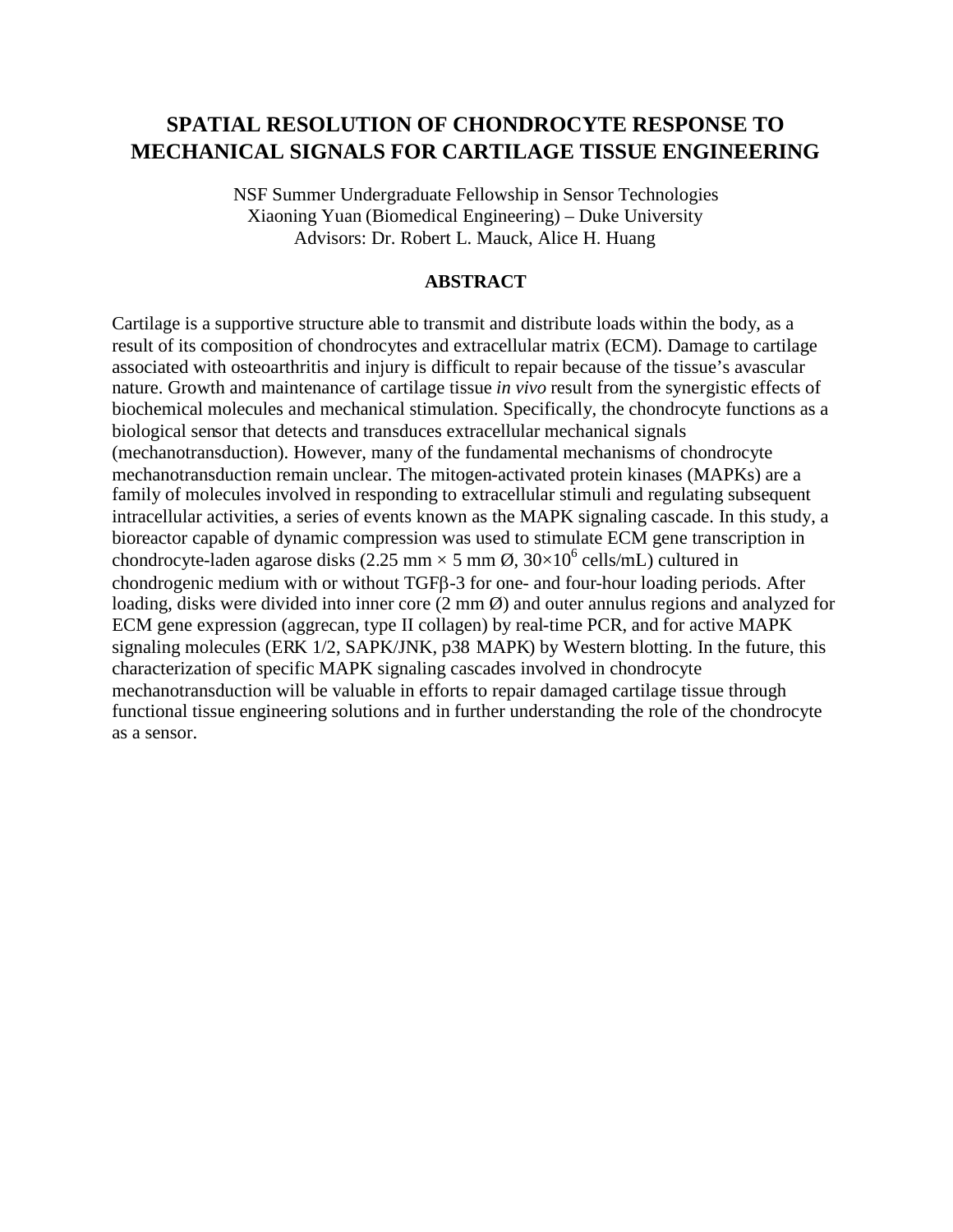# **Table of Contents**

| 1. | Introduction                                                        |                                                                                                                                                                                                        | 3                                    |
|----|---------------------------------------------------------------------|--------------------------------------------------------------------------------------------------------------------------------------------------------------------------------------------------------|--------------------------------------|
| 2. | Background                                                          |                                                                                                                                                                                                        | $\overline{4}$                       |
| 3. | <b>Experimental Methods</b><br>3.1<br>Chondrocyte and MSC Isolation |                                                                                                                                                                                                        | 5<br>5                               |
|    | 3.2<br>3.3                                                          | Chondrocyte Encapsulation in Agarose<br><b>Dynamic Loading</b>                                                                                                                                         | 6                                    |
|    | 3.4                                                                 | Real-time PCR                                                                                                                                                                                          | $\boldsymbol{6}$<br>$\boldsymbol{7}$ |
|    | 3.5                                                                 | <b>Western Blotting</b>                                                                                                                                                                                | 8                                    |
| 4. | Results                                                             |                                                                                                                                                                                                        | 9                                    |
|    | 4.1                                                                 | Aggrecan and Type II Collagen Gene Expression Vary Regionally in Two-<br>Day Cultured Chondrocyte-Laden Disks Subjected to One- and Four-Hour<br>Dynamic Loading in CDM+ Media                         | 9                                    |
|    | 4.2                                                                 | Aggrecan and Type II Collagen Gene Expression is Sustained for Two-Day<br>Cultured Chondrocyte-Laden Disks After One- and Four-Hour Dynamic<br>Loading in CDM+ Media                                   | 10                                   |
|    | 4.3                                                                 | Aggrecan Gene Expression is Elevated in the Outer Region for Three-Week<br>Cultured Chondrocyte-Laden Disks Subjected to Four-Hour Dynamic<br>Loading in CDM+ Media Relative to Two-Day Cultured Disks | 10                                   |
|    | 4.4                                                                 | Protein Extraction Levels and Total ERK1/2 Detection Vary with MSC<br><b>Pellet Density</b>                                                                                                            | 10                                   |
|    | 4.5                                                                 | Phosphorylated ERK1/2 Protein Levels in MSC Pellets Vary Over Three-<br>Day Culture in Chondrogenic Media                                                                                              |                                      |
|    | 4.6                                                                 | Protein Extraction from Intact Chondrocyte-Laden Agarose Disks and SDS-<br>PAGE of Extracted Proteins Suggest Functionality of Revised Western                                                         | 11                                   |
|    | 4.7                                                                 | <b>Blotting Methods</b><br>Total p38 MAPK Protein Was Detected in Chondrocytes Extracted from the                                                                                                      | 12                                   |
|    |                                                                     | <b>Outer Region of Agarose Disks</b>                                                                                                                                                                   | 13                                   |
| 5. | Discussion and Conclusions                                          |                                                                                                                                                                                                        | 13                                   |
| 6. | Recommendations                                                     |                                                                                                                                                                                                        | 15                                   |
| 7. | Acknowledgments                                                     |                                                                                                                                                                                                        | 16                                   |
| 8. | References                                                          |                                                                                                                                                                                                        | 16                                   |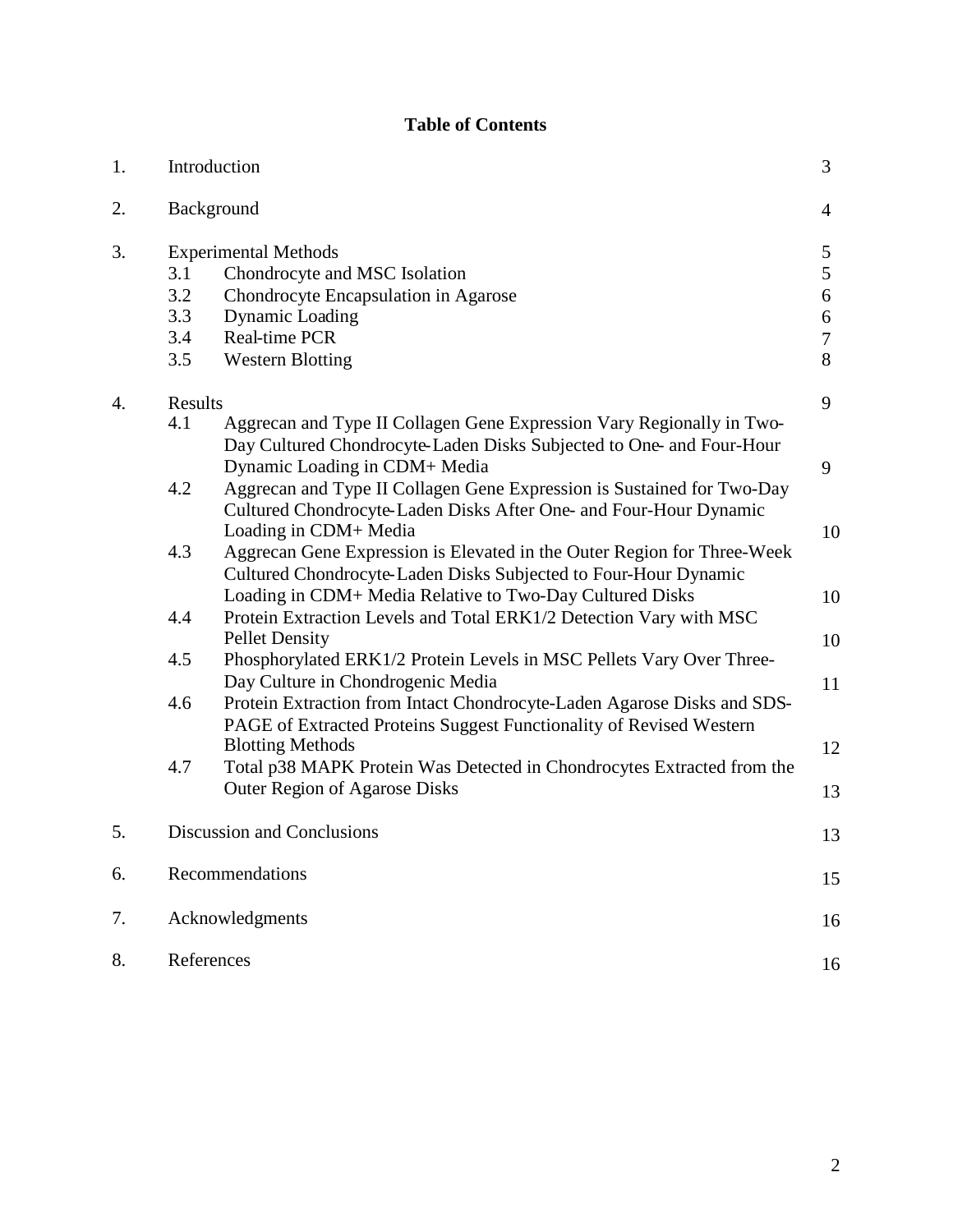### **1. INTRODUCTION**

Cartilage is a unique structure within the body that transmits and distributes physiological loads. In order to properly maintain these functions, cartilage tissue is dynamic and constantly remodels itself in response to mechanical changes in its environment. This load-bearing ability of cartilage results from a combination of specialized cells known as chondrocytes and a structural foundation of extracellular matrix (ECM) consisting of collagen, proteoglycans, and fluid. Specifically, one type, articular cartilage, is commonly found lining bone in joints [1]. Articular cartilage ECM contains predominantly type II collagen and proteoglycans composed of glycosaminoglycans with an aggrecan core protein [2].

The avascularity of cartilage causes the tissue to rely on diffusion for transport of nutrients and other cell materials and also limits the extent of native tissue repair possible [3]. This limited healing potential is especially a concern in the treatment of osteoarthritis, a common form of arthritis which is characterized by degradation of cartilage tissue. An estimated 21 million Americanssuffer from stiffness, pain, and even loss of function associated with osteoarthritic joints [4].

As a result, functional tissue engineering solutions have since been sought to produce biological replacements for damaged native cartilage tissue. The field of tissue engineering combines the principles of multiple disciplines, including biochemistry and materials science, with the goal of restoring the lost or compromised functions of organs by producing new, healthy tissue. Tissueengineered constructs are created through the combination of cells with biodegradable scaffolds, which are later implanted into the body [5]. While chondrocytes are the natural cell source for use in cartilage tissue engineering, recently mesenchymal stem cells (MSCs), a related cell type, have also seen application. MSCs are multipotential cells capable of differentiating along several lineages, such as chondrogenesis, adipogenesis, and osteogenesis. Although MSCs can be conditioned toward differentiation into chondrocytes, their functional properties have not been shown to be as robust as chondrocytes in studies involving their use in tissue-engineered constructs [6].

In cartilage tissue engineering, one key feature that constructs must exhibit in order to be functionally useful are mechanical properties similar to native cartilage. To achieve this, tissueengineered constructs have been subjected to treatments such as culture in medium containing biochemical factors that promote chondrogenesis (differentiation into cartilage) and mechanical stimulation reminiscent of physiological conditions by loading regimes. In particular, this loading can be controlled through the design and use of bioreactors, devices capable of supporting biologically active environments [5].

Despite the work of many in cartilage tissue engineering, results thus far demonstrate one fundamental problem: the functional properties of tissue-engineered constructs remain far less than that of native cartilage, even with enhancement by chondrogenic factors and mechanical stimulation. The search therefore continues for methods by which the functionality of tissueengineered constructs can be increased to more closely resemble the original tissue.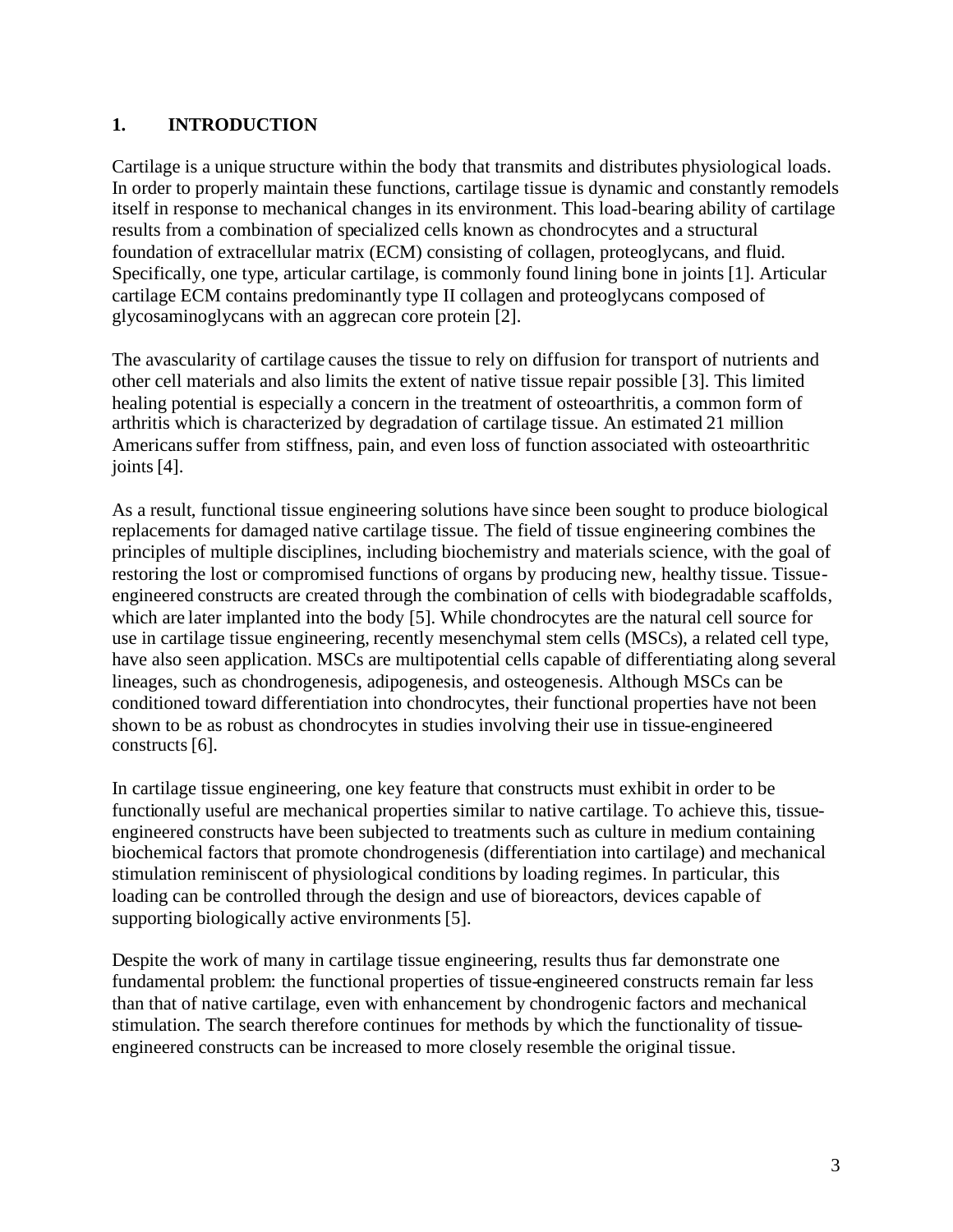#### **2. BACKGROUND**

Normal cartilage tissue growth and development *in vivo* is governed by both dynamic mechanical stimulation and the presence of biochemical growth factors. Results from previous studies suggest that cartilage is a tissue strongly influenced by mechanical changes in its environment and requires physiological loading to maintain its proper functions and homeostasis [2]. Mechanical loading of cartilage explants by methods such as static and cyclic compression and shear with variations in duration and frequency *in vitro* has been shown to influence ECM gene expression and remodeling of cartilage [7]. In general, these studies have shown that dynamic loading increases biosynthesis of ECM components, proteoglycans and collagen [8].

Loading studies with cylindrical constructs have also shown that regional variation in biological response exists between the inner core and outer annulus regions of constructs. Distinct patterns of gene expression and ECM biosynthesis in the inner and outer regions result from the different mechanical forces experienced by each region. Specifically, the inner core region experiences high fluid pressures, while the outer annulus experiences high fluid fluxes [9]. Thus, the regional response of chondrocytes to dynamic loading is of interest for study.

Hydrogel-based systems have been widely used as models for the study of chondrocyte response to biochemical and mechanical stimulation, because of their characteristic high water content reminiscent of native cartilage and capacity for even dispersion of cells within the scaffold during preparation. Agarose, a polysaccharide derived from red algae, is one type of hydrogel that is commonly used for chondrocyte encapsulation. The ability of chondrocyte-laden agarose hydrogel constructs to be consistently and uniformly manufactured makes them simple and popular model systems for use in studies [5]. Finite element modeling of agarose constructs as a biphasic (fluid and solid) medium yields the same regional variation in mechanical forces discussed previously (Fig. 1) [10].



**Figure 1** Finite element modeling of a hydrogel construct shows the mechanical forces experienced by a construct vary radially from its center. High fluid pressures predominate at and directly around the center of the construct, and high fluid fluxes are present at its outer edges. In the axial direction, fluid pressures within the inner core region and fluid fluxes are uniform.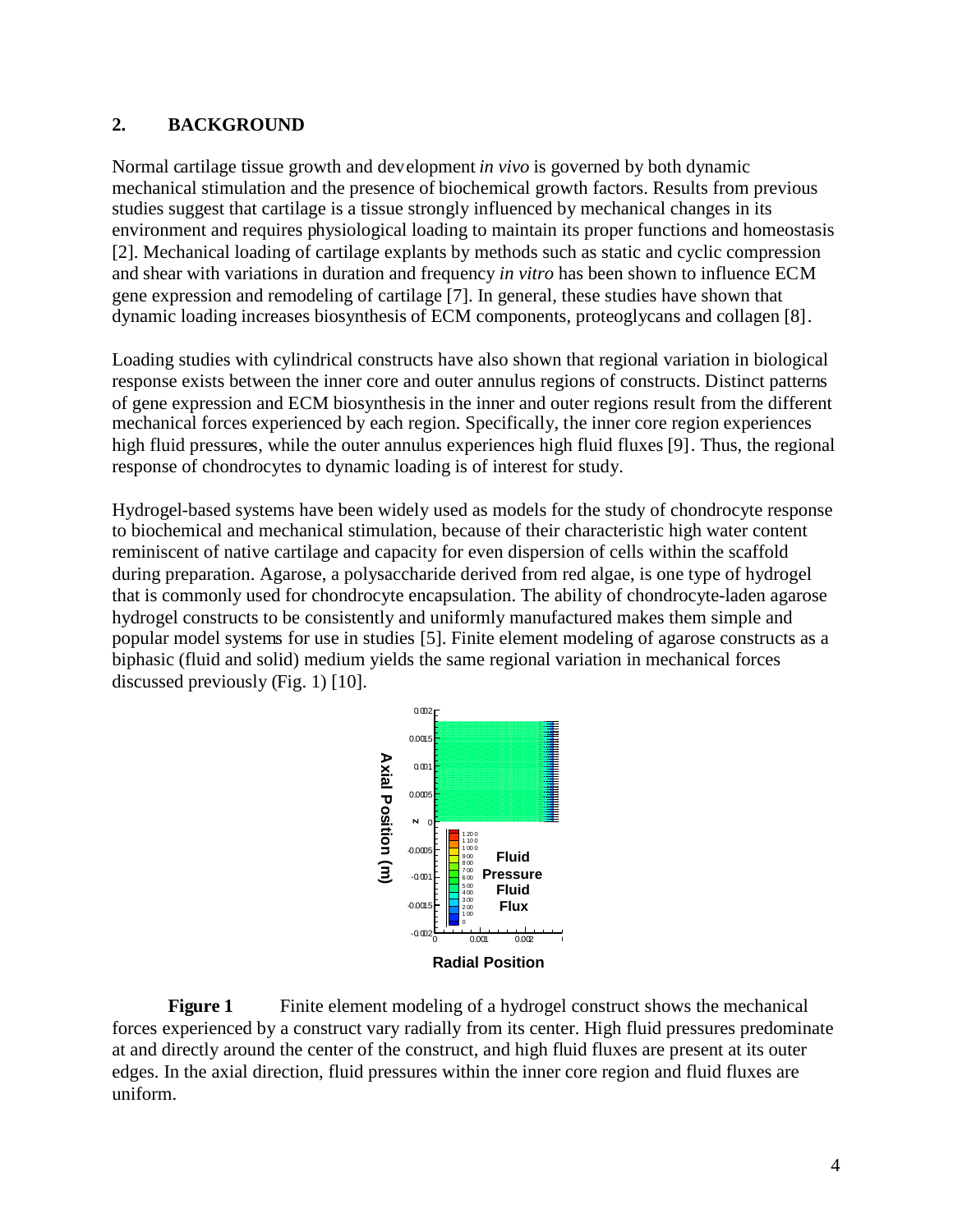While the pathways involved in mechanical loading are very complex, the biochemical mechanisms beginning with the application of a mechanical stimulus and leading to the response of individual cells remain largely unclear. In the cell, the mechanism by which extracellular, mechanical stimuli are interpreted and converted into biochemical signals is known as mechanotransduction. One well-studied family of biochemical signaling molecules, the mitogenactivated protein kinases (MAPKS), may be a critical component in chondrocyte mechanotransduction. Although their exact role is yet to be determined, these molecules are known to be involved in many cellular activities such as mitosis and gene expression, by sensing stimuli and initiating a cascade of events which lead to a biological response [11, 12].

Protein kinases such as MAPKs are capable of regulating biological events by phosphorylating other molecules. Currently, the MAPK family has been separated into five groups: extracellular signal-regulated kinases (ERKs) 1 and 2 (ERK 1/2), p38 MAPK and its isoforms ( $\alpha$ ,  $\beta$ ,  $\gamma$ ,  $\delta$ ), c-Jun amino-terminal kinases (JNKs) 1, 2, and 3, and the less-studied ERKs 3, 4 and ERK5. In general, the MAPK signaling cascade consists of three conserved kinases, MAPK, MAPK kinase (MAPKK), and MAPKK kinase (MAPKKK), which act sequentially in response to stimuli such as mitogens, cytokines, and stress (Fig. 2) [11].

# Stimulus  $\rightarrow$  MAPKKK  $\rightarrow$  MAPKK  $\rightarrow$  MAPK  $\rightarrow$  Biological Response

**Figure 2.** The general sequence of events in the MAPK signaling cascade.

Previous studies involving static compression of cartilage explants have suggested that several members of the MAPK family, ERK1/2, p38 MAPK, and SAPK/JNK, have time-dependent roles in chondrocyte mechanotransduction [13]. ERK1/2 was found to be rapidly activated at 10 min, followed by a rapid decay in activity, with a final elevation in activated ERK1/2 levels for at least 24 hr. Active p38 MAPK levels were observed to be transiently elevated at 10 min, while activated SAPK/JNK levels were greatest at 1 hr, Alternatively, cartilage explants exhibited elevated phosphorylated ERK1/2 levels when subjected to 0.5 and 16 hr of dynamic loading relative to static compression [14].

In this study, chondrocytes encapsulated in agarose hydrogel constructs were cultured in media containing TGFB-3, a chondrogenic factor, and subjected to short-term dynamic loading regimes and evaluated for regional changes in gene expression and MAPK activation. The purposes of this study are to evaluate regional differences in ECM gene expression and to identify members of the MAPK family that are activated in response to dynamic loading and culture containing TGFB-3, as well as to determine a time course for these gene expression and MAPK signaling events.

### **3. EXPERIMENTAL METHODS**

### **3.1 CHONDROCYTE AND MSC ISOLATION**

Articular cartilage was harvested from the carpalmetacarpal joint of freshly slaughtered three to six-month old calves(Fresh Farms Beef, Rutland, VT, USA) and stored in serum-containing medium (SCM; high glucose Dulbecco's Modification of Eagle's Medium [hgDMEM], 10%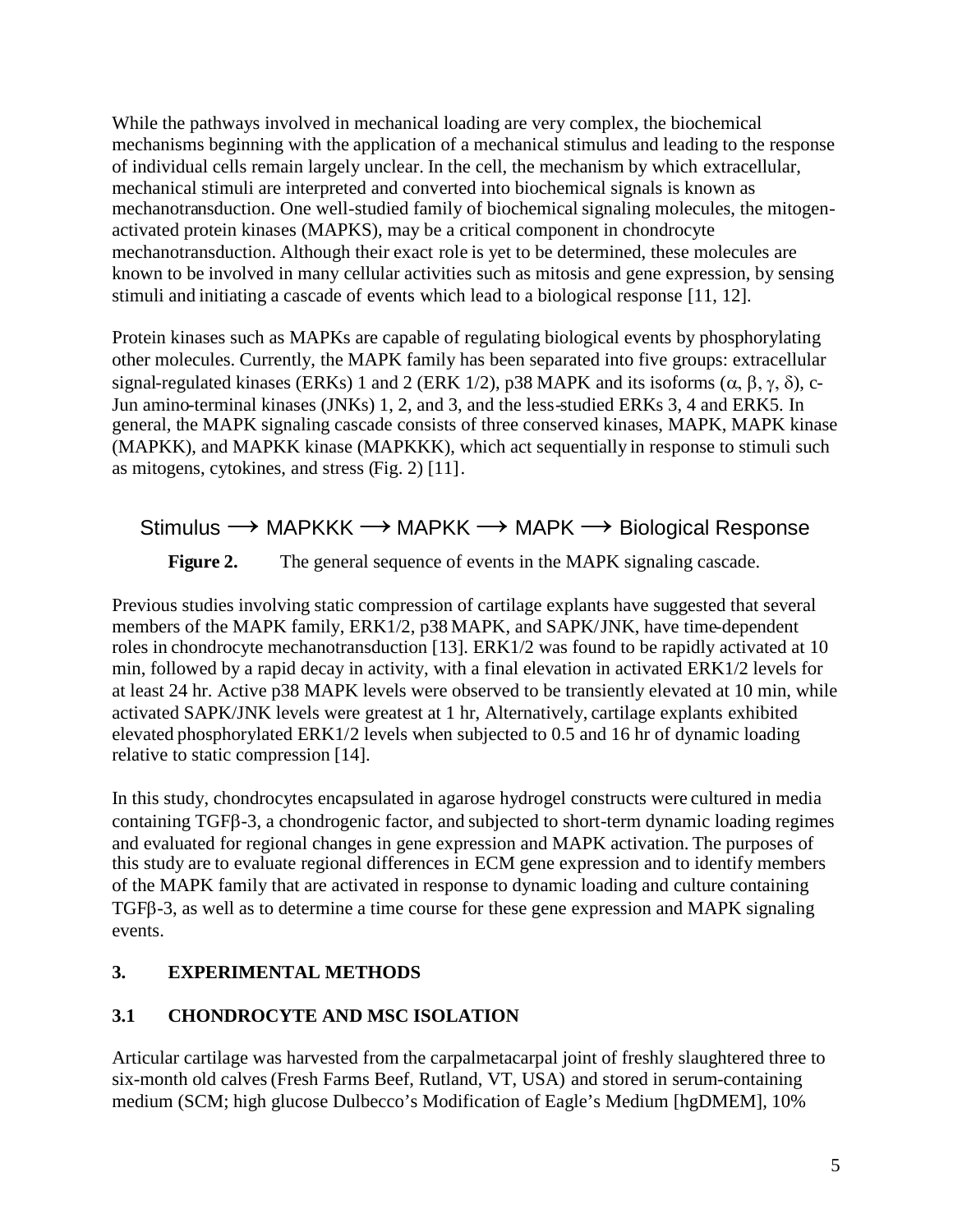fetal bovine serum, 1x penicillin/streptomycin/fungizone [PSF]). Chondrocytes were isolated from the cartilage pieces after digestion in a solution of hgDMEM containing 2.5 mg/mL pronase (Calbiochem, San Diego, CA) for one hour, followed by a 0.5 mg/mL collagenase type II (Sigma Chemicals, St. Louis, MO) solution for four hours at  $37^{\circ}$ C with stirring. The resulting cartilage digest was poured through a 70 µm sterile filter to remove any undigested parts, and cells were collected by centrifugation at 300×*g* for 5 min. The resulting cell pellet was resuspended in fresh hgDMEM, counted, and diluted to a concentration of  $60\times10^6$  cells/mL.

Bovine MSCs were harvested from the tibiae of freshly slaughtered three to six-month old calves (Fresh Farms Beef). Tibiae marrow pieces were mixed in an anti-coagulation solution (hgDMEM, 1x PSF, 300 U/mL heparin) and centrifuged at 300×*g* for 5 min after agitation. Resulting pellets were plated onto 30 cm plates and cultured in fresh SCM twice weekly. When cells reached confluence, sub-culturing was performed at a 1:3 expansion ratio in 60 cm plates. To harvest MSCs for studies, cells were washed with 1x PBS and incubated for 5 min at  $37^{\circ}$ C in 10 mL trypsin-EDTA. After cells detached from the plates, the reaction was terminated by adding 20 mL SCM, and the resulting solution was collected into a 50 mL tube and centrifuged for 5 min at 300×*g*. The cell pellet was resuspended in fresh hgDMEM, counted, and resuspended to a concentration of  $10^6$  cells/mL.

## **3.2 CHONDROCYTE ENCAPSULATION IN AGAROSE**

The chondrocyte solution containing  $60\times10^6$  cells/mL was mixed with an equal volume of 4% type VII agarose in PBS and casted into a 2.25 mm thick gel at a final concentration of 2% agarose at  $30\times10^6$  cells/mL. The cell-seeded gel was cultured overnight in chemically defined medium (CDM-; 1x PSF, 0.1 mM dexamethasone, 50 mg/mL ascorbate 2-phosphate, 40 mg/mL L-proline, 100 mg/mL sodium pyruvate, 1x ITS+). Disks were punched from the gel the next day using a 5 mm Ø biopsy punch. For J1–3, the disks were dynamically loaded after two days of culture in CDM-. For J4, disks were pre-cultured for three weeks in CDM- prior to loading. After three weeks of culture in CDM-, chondrocytes within the agarose scaffold have begun to synthesize matrix and form cell-cell interactions (Fig. 3).



**Figure 3** Alcian Blue staining of proteoglycans shows increased proteoglycan content in chondrocyte-laden agarose disks at day 14 of culture in CDM- relative to day 0.

## **3.3 DYNAMIC LOADING**

In preparation for loading, 4% Type VII agarose gels were cast in 60 cm plates, and 6 mm  $\emptyset$ holes were punched into the plates using a biopsy punch to serve as placeholders for the disks. Samples were loaded onto these plates directly before loading with 7 mL of chemically defined medium containing TGF- $\beta$ 3 (CDM+) at a final concentration of 10 ng/mL. TGF- $\beta$ 3 is a growth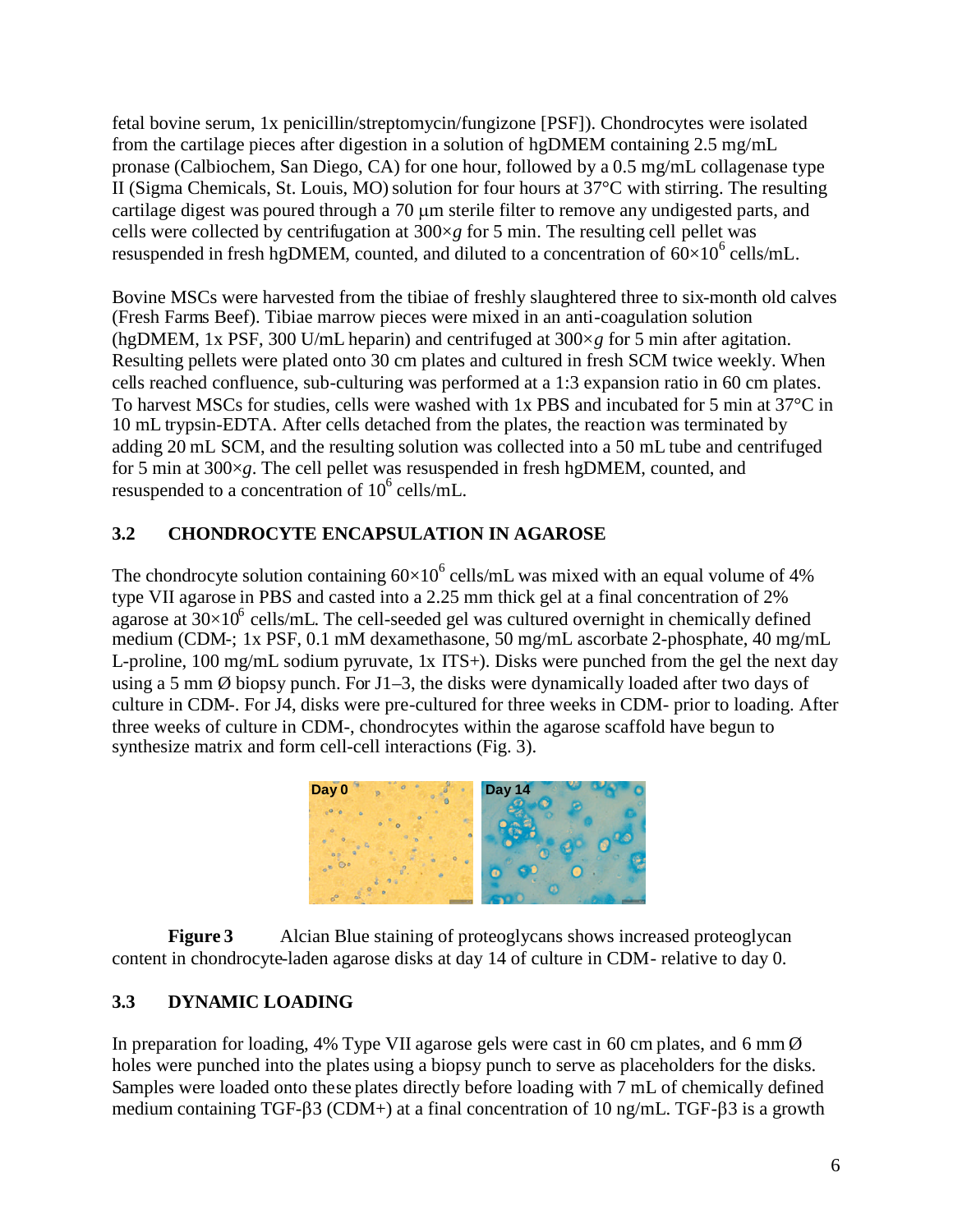factor previously shown to enhance chondrogenesis (R&D Systems, Minneapolis, MN) [6]. Using a compressive loading bioreactor, dynamic  $(2\% \text{ tare} + 10\% \text{ cyclic load at 1 Hz})$  and tare loading (2% tare) were applied to disks for one- or four-hour periods (Fig. 4*A*). For studies J1–3, both one- and four-hour loading durations were performed. For J4, disks were subjected only to the four-hour loading regime.

After loading, disks were harvested into a 2 mm  $\emptyset$  inner core and remaining outer annulus regions using a 2 mm biopsy punch for RNA and Western blotting (Fig. 4*B***)**. Subsequently, one sample in these studies represents 3-4 disks (inner or outer region) collected into one for RNA, and 3-5 disks for Western blotting. For RNA, samples for each loading condition were stored into one tube in 1 mL TRIZOL reagent (Invitrogen), while samples for Western blotting were flash-frozen in liquid nitrogen. Both RNA and Western blotting samples were stored at -80°C until further processing.



**Figure 4** A compressive loading bioreactor was used to apply specific dynamic loading regimes on chondrocyte-laden agarose disks (2.25 mm  $\times$  5 mm  $\varnothing$ ) placed into Petri dishes (A). After loading, each disk was harvested into inner core (2 mm  $\emptyset$ ) and outer annulus regions for further analysis*(B)*.

## **3.4 REAL-TIME PCR**

Aggrecan and type II collagen gene expression were evaluated by real-time PCR. RNA was isolated from the TRIZOL-stored samples by a double chloroform extraction method. Samples were initially grinded by a motorized pestle and extracted by an initial  $200 \mu L$  of chloroform. After centrifugation of vortexed samples at 4°C for 15 min at 12,000 rpm, the aqueous layer containing RNA was transferred to a new tube along with an additional 500 µL of TRIZOL reagent. Another 200  $\mu$ A of chloroform was added to the sample, and the remainder of the RNA extraction was performed according to the manufacturer's instructions. The final purified RNA product was quantified using a Nanodrop ND-1000 spectrophotometer (Nanodrop Technologies, Rockland, DE).

Complementary or cDNA was synthesized with random hexamers for 2000 ng of product using the First Strand cDNA Synthesis Kit (Invitrogen), according to manufacturer's protocol. 7 µL of RNA sample was added if the concentration was insufficient to produce 2000 ng of cDNA. The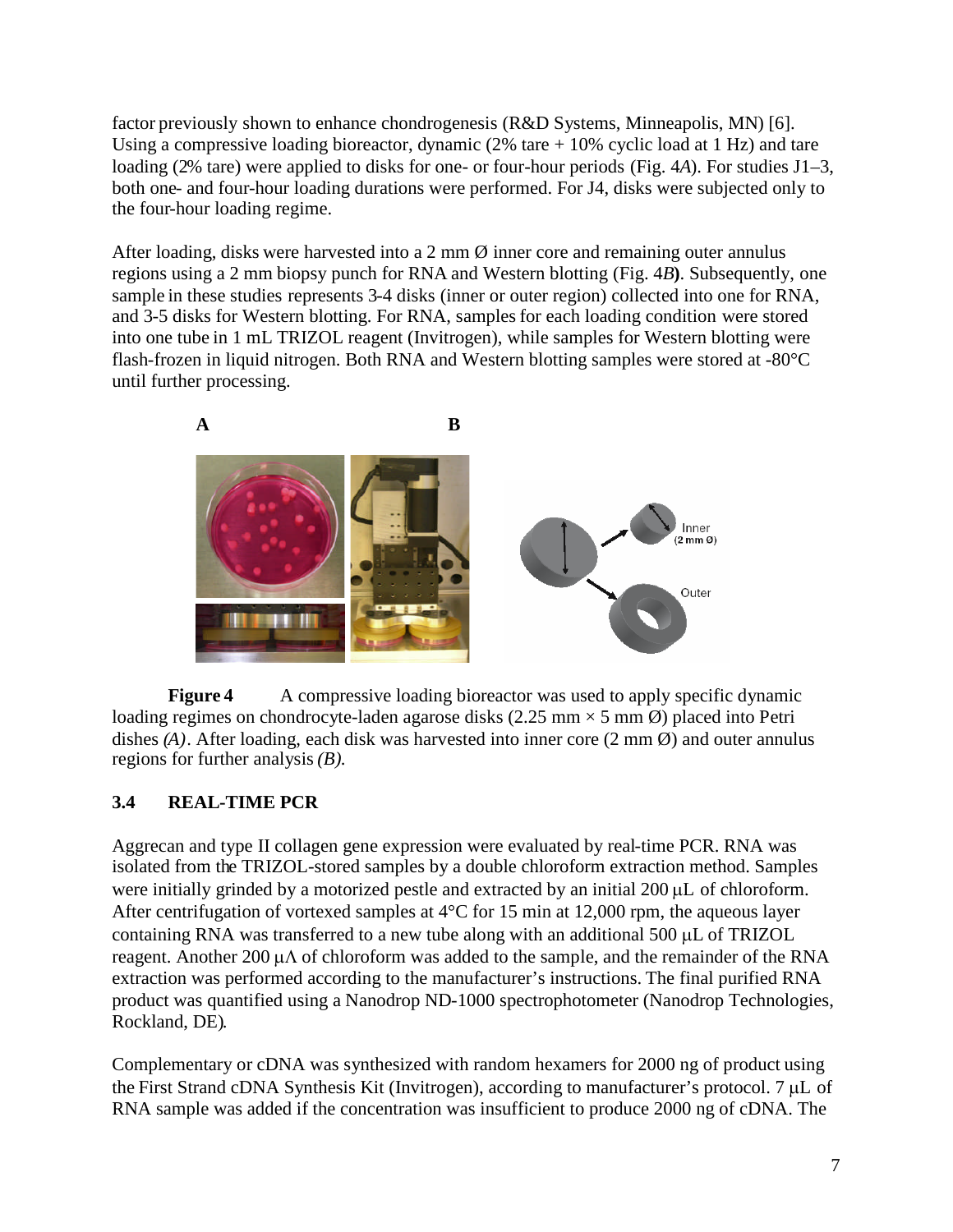resulting cDNA product was diluted to 50 or 100  $\mu$ L in DEPC water prior to use in real-time PCR.

Real-time PCR was performing using an Applied Biosystems 7300 Real-time PCR machine. The real-time PCR reaction consisted of cDNA sample, SYBR Green, and forward and reverse primers specific for bovine aggrecan, type II collagen, and GAPDH. After the reactions were completed, the initial quantities of aggrecan and type II collagen gene transcripts were determined using the respective standard curves and normalized by corresponding GAPDH values to account for variations in starting cDNA concentrations. Data for dynamically loaded samples were further normalized by data for tare loaded samples of the same conditions.

## **3.5 WESTERN BLOTTING**

To extract protein, frozen samples were lysed in 100  $\mu$ L RIPA buffer (1x PBS, 1% nonidet P-40, 0.5% sodium deoxycholate) and sonicated twice on ice for five seconds each. In addition, chondrocyte-laden agarose disks were ground using a motorized pestle prior to sonication. Lysed samples were then centrifuged at 12,000 rpm for 10 min at 4<sup>o</sup>C, and the supernatant was collected. An additional 25  $\mu$  RIPA buffer was added to the collected supernatants, and the concentrations of protein within these samples were measured using the BCA Protein Assay Kit (Pierce).

Neat samples were diluted to a  $20 \mu L$  volume in RIPA buffer, such that the concentration of all samples matched the sample with the lowest concentration of protein. Samples were then mixed with 5 µL of 5x ImmunoPure Lane Marker Non-Reducing Sample Buffer (Pierce) containing 100 mM  $\beta$ -mercaptoethanol, and heated at 99 $\degree$ C for six minutes to denature the protein.

Denatured protein samples were resolved by SDS-polyacrylamide gel electrophoresis (SDS-PAGE) on a 12% resolving and 5% stacking gel of 0.75 mm thickness for  $\sim$ 1 hr at 130 V. After SDS-PAGE, proteins from the gel were electrophoretically transferred to a polyvinylidene fluoride membrane for 1 hr at 100 V and 30 min at 60 V. After transfer, the gel was stained using Gel Code Blue (Pierce) to visualize protein banding patterns.

The transferred membrane was incubated at  $25^{\circ}$ C for 1 hr in 10 mL blocking buffer (5% w/v nonfat dry milk in 1x PBS/0.1% Tween-20) with gentle agitation and washed three times for 5 min each with 1x PBS/0.1% Tween-20 (PBS-T) to remove residual blocking buffer prior to incubation over night at  $4^{\circ}$ C in a primary antibody solution (10 µL primary antibody in 10 mL 5% bovine serum albumin/PBS-T) with gentle agitation. The membrane was washed three times for 5 min each with PBS-T the next day to remove any unattached primary antibody, before incubation for 1 hr at  $25^{\circ}$ C in a secondary antibody solution (5  $\mu$ L secondary antibody in 10 mL blocking buffer) with gentle agitation. Finally, the membrane was washed three times for 5 min each with PBS-T. To develop the blot, the membrane was mixed with a 1:1 solution of SuperSignal West Pico Chemiluminescent Substrate (Pierce) and exposed to film using a Kodak RP-X-Omat automatic X-ray film processor.

For MSC1, harvested MSCs were collected at  $10^6$ ,  $5\times10^5$ ,  $2.5\times10^5$ ,  $10^5$ , and  $5\times10^4$  cells/pellet and pelleted at 10 min at  $300 \times g$ . These pellets were immediately flash-frozen in liquid nitrogen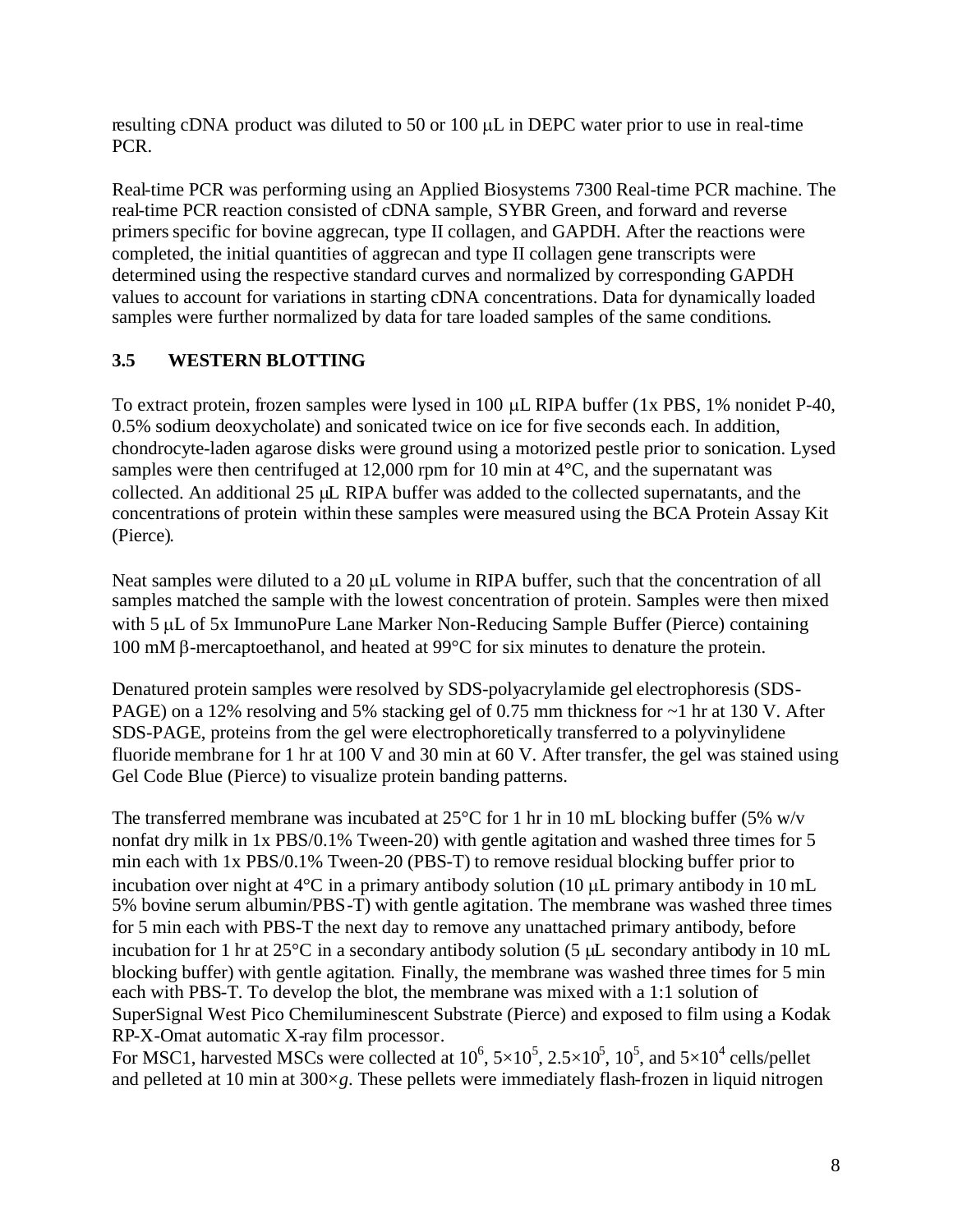and stored at -80°C until they were probed for BiP/GRP78 (BD Biosciences), a constitutively expressed chaperone protein, by Western blotting.

For MSC2, cells were pelleted at a density of  $2.5 \times 10^5$  cells/pellet for 10 min at 300 $\times$ *g*. These pellets were cultured in either CDM- or CDM+ to induce chondrogenesis for 24 hr, with 12-14 pellets collected per sample at 0, 1, 3, 4, 8, and 24 hr for both media conditions[15]. Collected pellets were flash-frozen in liquid nitrogen and stored at  $-80^{\circ}$ C. For these samples, 300  $\mu$ L RIPA buffer was used to lyse the cells, since the total number of cells per sample was much higher than in MSC2. Finally, the lysed samples were probed for total ERK1/2 (Cell Signaling Technologies) by Western blotting.

For J1, protein extracted from the collected chondrocyte-laden agarose disks was probed for total p38 MAPK (Cell Signaling Technologies) by Western blotting.

#### **4. RESULTS**

#### **4.1 AGGRECAN AND TYPE II COLLAGEN GENE EXPRESSION VARY REGIONALLY IN TWO-DAY CULTURED CHONDROCYTE-LADEN DISKS SUBJECTED TO ONE- AND FOUR-HOUR DYNAMIC LOADING IN CDM+ MEDIA**

Real-time PCR was used to quantify aggrecan and type II collagen gene expression after oneand four-hour tare and dynamic loading regimes in CDM+ media (Fig. 5). All data for dynamically loaded samples were normalized by data for tare loaded samples with the same loading time and media conditions. A normalized value of 1 therefore corresponds to no difference in gene expression between the tare and dynamically loaded samples. For both genes, gene expression levels for inner region samples are ~1, while the outer region samples exhibited higher levels of gene expression  $(-1.5 - 2)$ . Thus, spatial resolution between the inner and outer regions of chondrocyte-laden agarose disks is substantially different for investigation, because the two regions exhibit different levels of gene expression.



**Figure 5** Aggrecan *(A)* and type II collagen *(B)* gene expression vary between the inner and outer regions of two-day cultured samples subjected to dynamic loading for one or four hours in CDM+ media ( $n = 3$ ).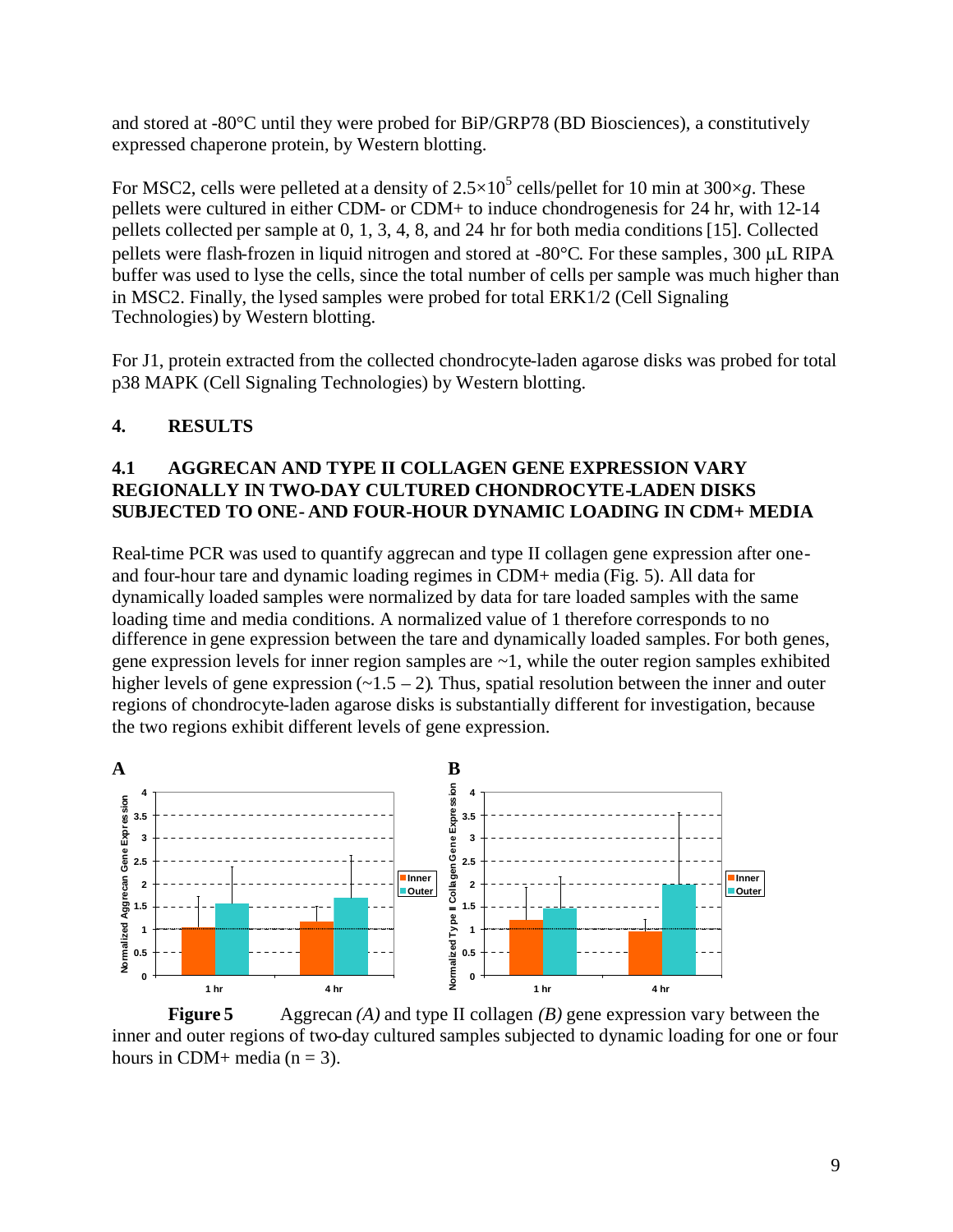#### **4.2 AGGRECAN AND TYPE II COLLAGEN GENE EXPRESSION IS SUSTAINED FOR TWO-DAY CULTURED CHONDROCYTE-LADEN DISKS AFTER ONE- AND FOUR-HOUR DYNAMIC LOADING IN CDM+ MEDIA**

For both aggrecan and type II collagen, gene expression levels for inner region samples subjected to one- or four-hour dynamic loading times do not vary considerably (Fig. 5). Likewise, outer region samples do not exhibit appreciable differences in aggrecan and type II collagen gene expression levels between one- or four-hour loading times. This similarity suggests that the level of gene expression activity is sustained from one to four hours of loading, and more importantly, that activity within the samples does not substantially change between one and four hours of loading.

#### **4.3 AGGRECAN GENE EXPRESSION IS ELEVATED IN THE OUTER REGION FOR THREE-WEEK CULTURED CHONDROCYTE-LADEN DISKS SUBJECTED TO FOUR-HOUR DYNAMIC LOADING IN CDM+ MEDIA RELATIVE TO TWO-DAY CULTURED DISKS**

The differences observed in two-day cultured samples between aggrecan gene expression levels of the inner and outer regions were maintained in three-week cultured samples(Fig. 6). Samples after three weeks of culture exhibit elevated levels of aggrecan gene expression in the outer region (2.494) relative to samples after two days of culture (1.683). Type II collagen gene expression *(not shown)* was also assessed for three-week culture samples, but inner and outer region levels were not observed to be substantially different.



**Figure 6** Aggrecan gene expression varies between the inner and outer regions of three-week cultured samples subjected to dynamic loading for one or four hours in CDM+ media.

### **4.4 PROTEIN EXTRACTION LEVELS AND TOTAL ERK1/2 DETECTION VARY WITH MSC PELLET DENSITY**

In MSC1, the concentrations of protein extracted from MSC pellets of various cell densities were quantified (Fig. 7*A*). A linear positive correlation was found between pellet cell density and the concentration of protein extracted from the pellet, with the greatest concentration of protein extracted (3.679  $\mu$ g/ $\mu$ L) from the sample of the highest cell density (1000×10<sup>3</sup> cells/pellet). Gel electrophoresis and staining of the samples further supported this relationship, as the intensity of staining was greatest for the sample of the highest cell density and lowest for the sample of the lowest cell density  $(50\times10^3 \text{ cells/pellet})$  (Fig. 7*B* – SG). Lastly, BiP/GRP78 protein levels as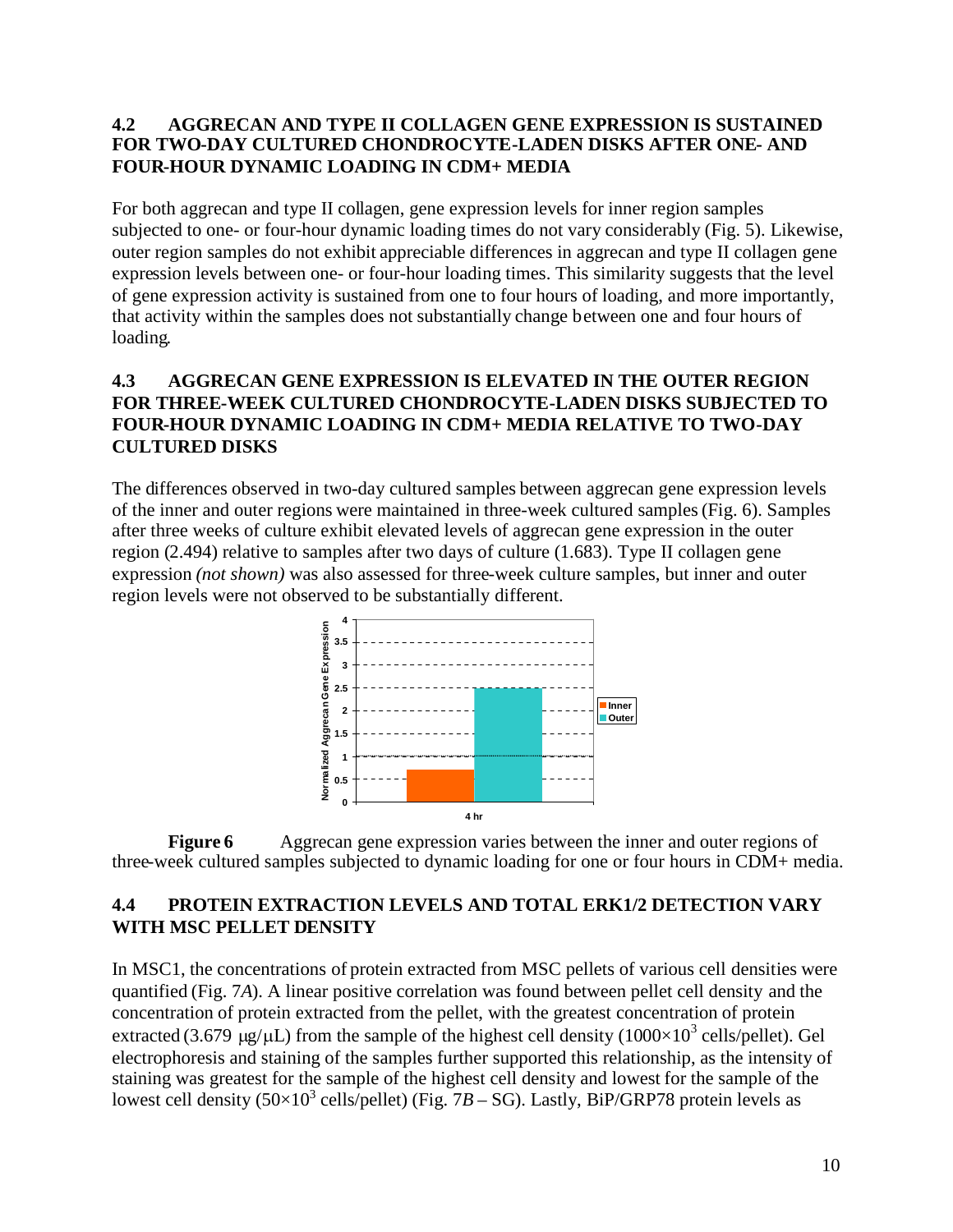shown by band intensity were also found to be greater in samples of higher cell density (Fig. 7*B* – WB). Thus, protein levels can be quantified through a BCA assay and correlated with staining intensity on polyacrylamide gels and band intensity on Western blots.



**Figure 7** The concentration of protein extracted from MSC pellets exhibits a linear and positively correlated relationship with cell density *(A).* Equal volumes of neat samples loaded onto a polyacrylamide gel show distinct variation in staining intensity, with the greatest staining associated with the sample of highest cell density *(B)*. Bands on the Western blot corresponding to BiP/GRP78 detection of the samples show the same relationship between chemiluminescence intensity and sample cell density.

### **4.5 PHOSPHORYLATED ERK1/2 PROTEIN LEVELS IN MSC PELLETS VARY OVER THREE-DAY CULTURE IN CHONDROGENIC MEDIA**

The concentration of protein extracted from the MSC pellets collected at various time points during three days of culture in CDM- or CDM+ were all found to be at least  $2.5 \mu g/\mu L$  (Fig. 8*A*). All samples were diluted to match the sample with the lowest concentration  $(2.606 \mu g/\mu L)$  for Western blotting, and gel staining verified that these samples have similar staining intensity and were loaded with approximately the same amount of protein in each well (Fig. 8*B* – SG**)**. Total ERK1/2 levels were observed to be high for all samples, although phosphorylated ERK1/2 levels vary with time and media conditions over the 24 hours of culture (Fig. 8*B* – WB). Specifically, phosphorylated ERK1/2 levels are highest at early and late times (1 hr; 8, 24 hrs) and lower between these times. The presence of TGFB-3 in CDM+ media is known to stimulate chondrogenesis in MSCs, and the appearance of stronger band intensities for samples cultured in  $CDM+$  suggests that TGF $\beta$ -3 is also related to ERK1/2 activation in MSCs. From these results, cell lysis methods to extract protein from MSC pellet tissue were verified, and the functionality of total and phosphorylated ERK1/2 antibodies was confirmed for subsequent use with Western blotting of chondrocyte-laden agarose disks.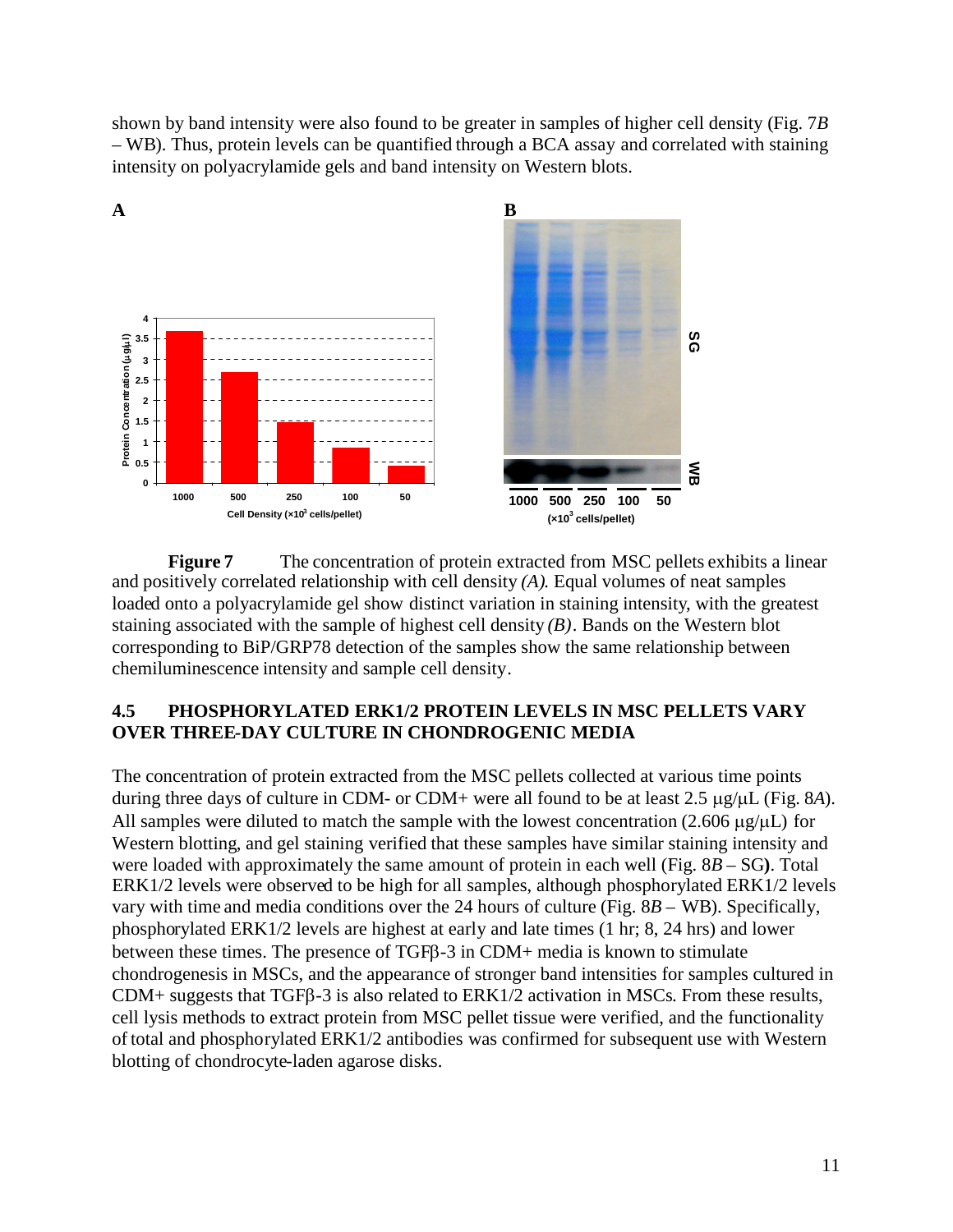

**Figure 8** The concentrations of protein extracted from MSC pellets exceed 2.5  $\mu$ g/ $\mu$ L for all samples, with the black dotted line designating the sample of lowest concentration *(A)*. All other samples were diluted to match this sample for Western blotting. Gel staining after SDS-PAGE confirms equal loading of protein sample in each well *(B)*. Total ERK1/2 protein levels are constant for all samples, while phosphorylated ERK1/2 protein levels vary on the Western blot.

#### **4.6 PROTEIN EXTRACTION FROM INTACT CHONDROCYTE-LADEN AGAROSE DISKS AND SDS-PAGE OF EXTRACTED PROTEINS SUGGEST FUNCTIONALITY OF REVISED WESTERN BLOTTING METHODS**

Intact two-day cultured chondrocyte-laden agarose disk seeded at  $30\times10^3$  cells/mL were tested for protein extraction efficacy and verified by SDS-PAGE separation of proteins. The concentration of protein extracted from one sample of three intact disks was  $2.422 \mu g/\mu L$  (Fig. 9*A*). Gel staining after SDS-PAGE verified the presence of protein extracted from the disks (Fig. 9*B*), although the banding pattern of the proteins was unique from that of MSC pellets (Fig. 8*B* – SG). The modified cell lysis protocol was therefore determined to be successful for extraction from agarose disks.



**Figure 9** The concentration of protein extracted from three intact chondrocyte-laden agarose disks is  $2.422 \mu g/\mu L$  *(A)*. Gel staining after SDS-PAGE shows a distinct banding pattern for protein extracted from chondrocytes in agarose disks from that of MSCs in pellets *(B)*.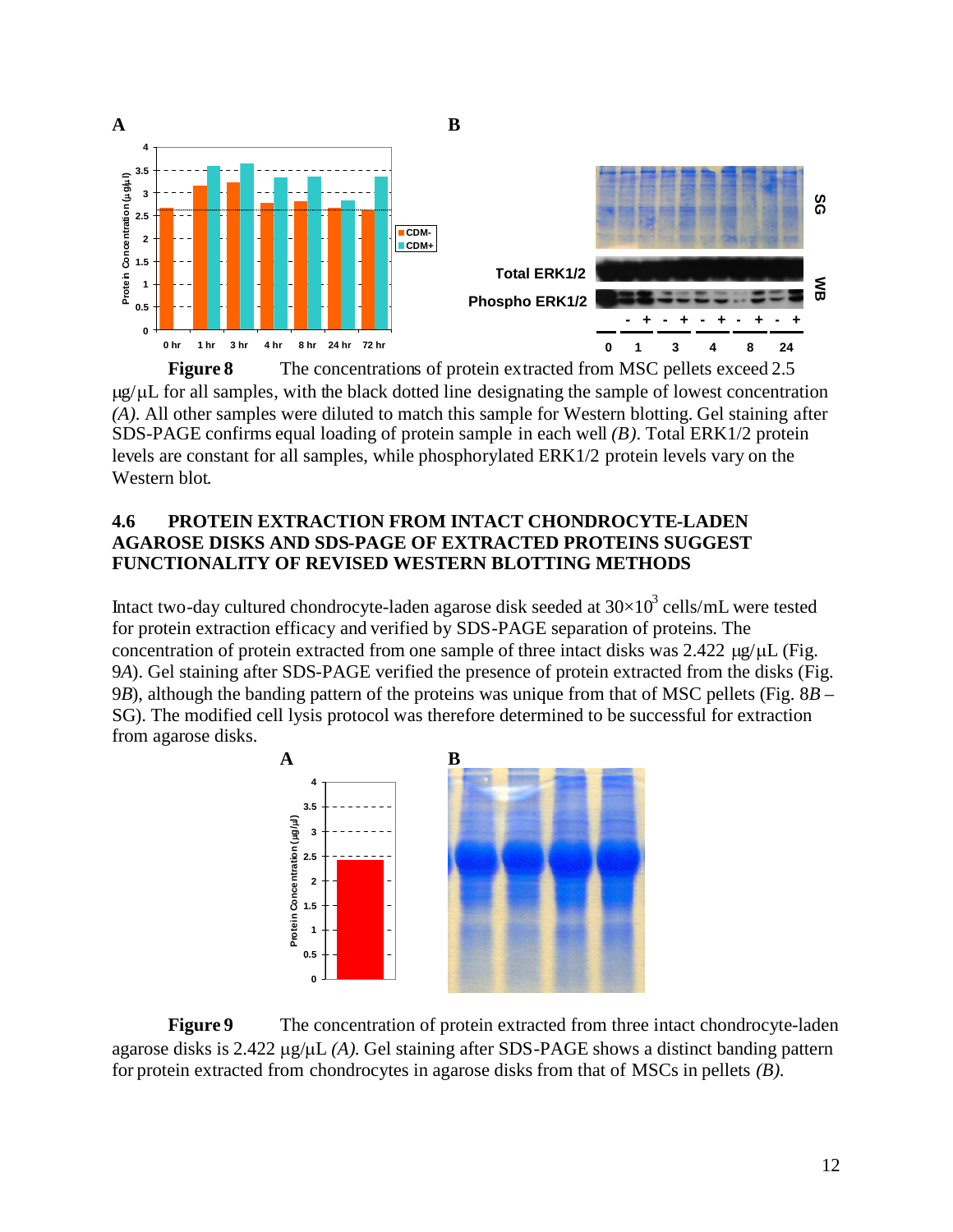#### **4.7 TOTAL P38 MAPK PROTEIN WAS DETECTED IN CHONDROCYTES EXTRACTED FROM THE OUTER REGION OF AGAROSE DISKS**

For Western blotting, all inner region samples were diluted to match the sample of lowest concentration (0.533  $\mu$ g/ $\mu$ L), and likewise for outer region samples (1.245  $\mu$ g/ $\mu$ L) (Fig. 10*A*). However, the diluted inner region samples contained insufficient amounts of protein for p38 MAPK antibody detection, and only bands for the outer region samples appeared after developing (Fig. 10*B*). Thus, MAPK proteins can be detected in chondrocyte-laden agarose disks, although samples of higher protein concentrations are necessary ( $> 0.533 \mu g/\mu L$ ).



**Figure 10** The concentration of protein extracted from the inner  $(\sim 0.6 \mu g/\mu L)$  and outer regions  $(\sim 1.4 \mu g/\mu L)$  of chondrocyte-laden agarose disks are much less than that of intact disks (*A*). The black and red dotted lines designate the inner and outer region samples of lowest concentration, respectively. Total p38 MAPK protein levels appear only for the outer region samples and are elevated in samples with dynamic loading relative to time zero *(B)*.

### **5. DISCUSSION AND CONCLUSIONS**

One of the aims of this project was to evaluate regional differences in ECM gene expression in response to TGFB-3 induction and dynamic loading. Real-time PCR results from three replicate studies show that two-day cultured chondrocyte-laden agarose disks exhibit varying levels of aggrecan and type II collagen gene expression between the inner and outer regions. For the inner region, gene expression levels for both aggrecan and type II collagen are ~1, suggesting that short-term dynamic loading (one and four hours) at 10% strain and 1Hz is insufficient for initiating changes in gene expression. In contrast, gene expression levels for both aggrecan and type II collagen are elevated for the outer region. Since the two regions differ in the type of mechanical forces experienced, the regional variation in gene expression is not unexpected. However, the differences in gene expression levels present between the inner and outer regions do validate one of the first aims of these studies.

Although gene expression levels differ between the two regions, they do not vary greatly for duration of loading time. Specifically, aggrecan gene expression levels are not vastly different after one hour of loading versus four hours (~1.5; Fig. 5*A*). While type II collagen levels show more variance between one and four hours of loading, this difference is not appreciable (Fig. 5*B*). This sustained response between one and four hours of loading suggests that the gene expression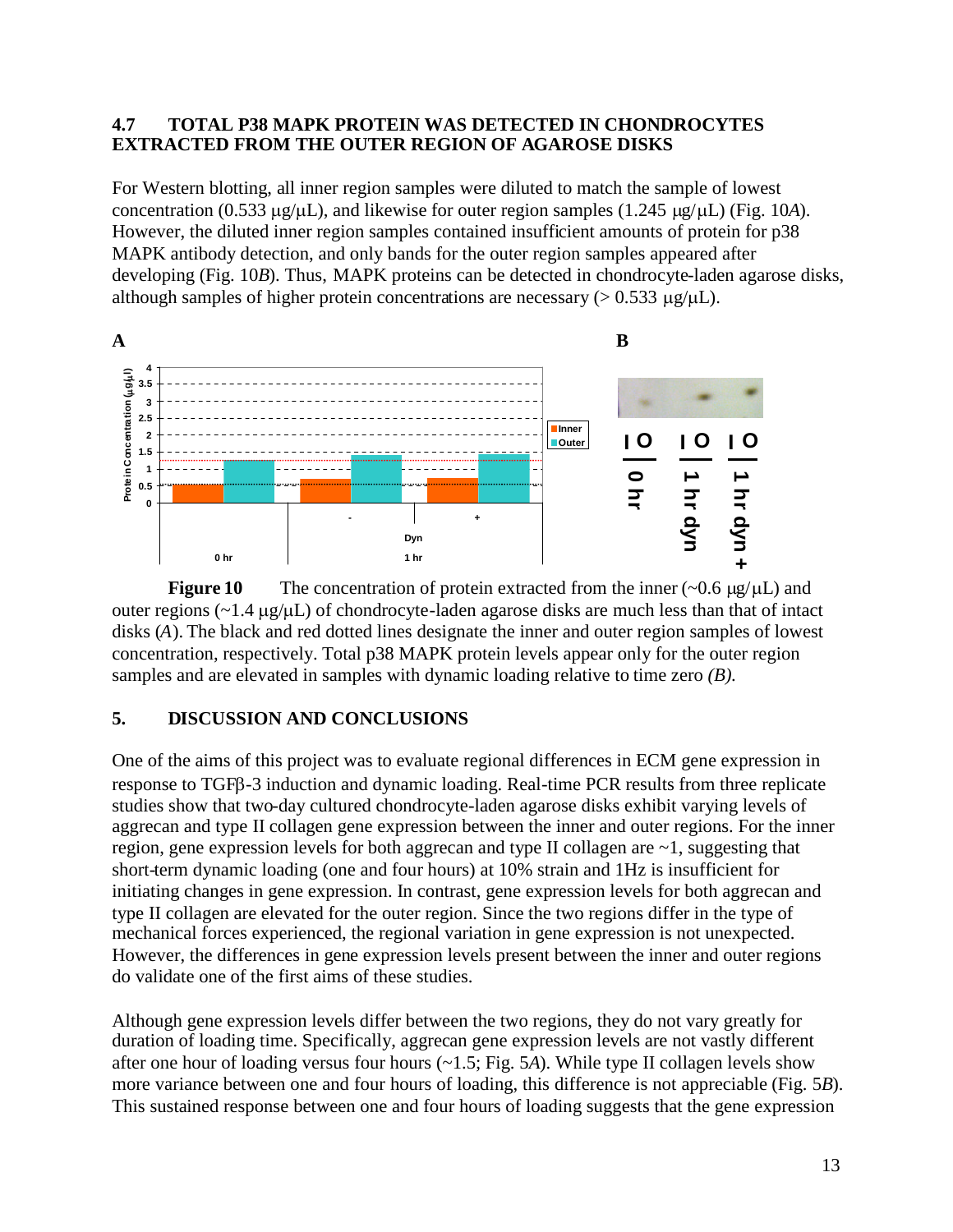activity exhibits greatest change within the first hour of loading and is steady during the latter three hours. These results give us a time frame to focus upon in future studies.

The standard deviation between values from replicate studies J1–3 is noticeably large, which are likely due to low yields of RNA extracted from the two regions of samples. The inner region was especially difficult to extract large quantities of RNA from because of its small volume. Even with three disks collected into one sample for processing, resulting RNA concentrations were often low, which may account for much of the variation in starting gene transcript quantities.

In J4, a preliminary study of three-week cultured chondrocyte-laden agarose disks, results from one replicate show aggrecan gene expression levels are elevated in the outer region  $(-2.5)$  in comparison to results for two-day cultured disks  $(-1.7; Fig. 6)$ . The elevation in aggreean gene expression may result from the presence of ECM synthesized by cells with additional time in CDM- culture prior to loading (Fig. 3). In contrast, type II collagen gene expression levels were not observed to be substantially different between the inner and outer region. This study must be replicated to evaluate any robust trends in gene expression and differences between two days and three weeks of pre-culture in CDM- prior to loading.

Western blotting techniques were tested on MSC pellets initially, in order to develop a working protocol for eventual use with inner and outer region samples of chondrocyte-laden agarose disks. The concentration of protein extracted ( $\sim$ 2.6-3.7  $\mu$ g/ $\mu$ L) from the two MSC pellet studies, MSC1 and MSC2, and used for blotting  $\left(\sim 2.6 \text{ µg/µL}\right)$  were found to be adequate for detection of BiP/GRP78 chaperone protein and total ERK1/2 proteins (Figs. 7, 8). From MSC1, a linear, positively correlation was observed between pellet cell density and the amount of protein extracted from the pellet (Fig. 7*A*), a relationship which extended to the band intensity of stained gels and probed blots (Fig. 7*B*). From MSC2, the functionality of the MAPK antibodies was verified to advance towards use on protein extracted from chondrocyte-laden agarose disks (Fig. 8*B*).

Next, Western blotting techniques were tested on intact chondrocyte-laden agarose disks. Difficulty arose in the initial steps of cell lysis and protein extraction for the agarose disks. MSC pellets are primarily composed of cells, and sonicating the samples twice on ice was sufficient to lyse cells for the release of proteins. In contrast, chondrocytes encapsulated in agarose must be extracted from the gel before they can be lysed and proteins are released. The original cell lysis protocol was thus modified by using a motorized pestle to grind the agarose before sonication, similar to the method described previously for RNA extraction. Despite this additional step to extract protein, the concentration of protein extracted from the disks  $(2.422 \mu g/\mu L)$  was lower than that of MSC pellets, although the volume of lysis buffer was less for the disks (100  $\mu$ L) than for the pellets  $(300 \,\mu L)$ . Nonetheless, SDS-PAGE and gel staining showed the steps of protein extraction, denaturation, and separation by electrophoresis were successful, prompting the final transition to performing Western blots with inner and outer region samples from dynamic loading studies, J1–4 (Fig. 9). Notably, the proteins extracted from the chondrocyte-laden disks did exhibit a distinct banding pattern than that of the MSC pellets, but this observation is not unexpected given the differences between the two cell types (Fig. 9*B*).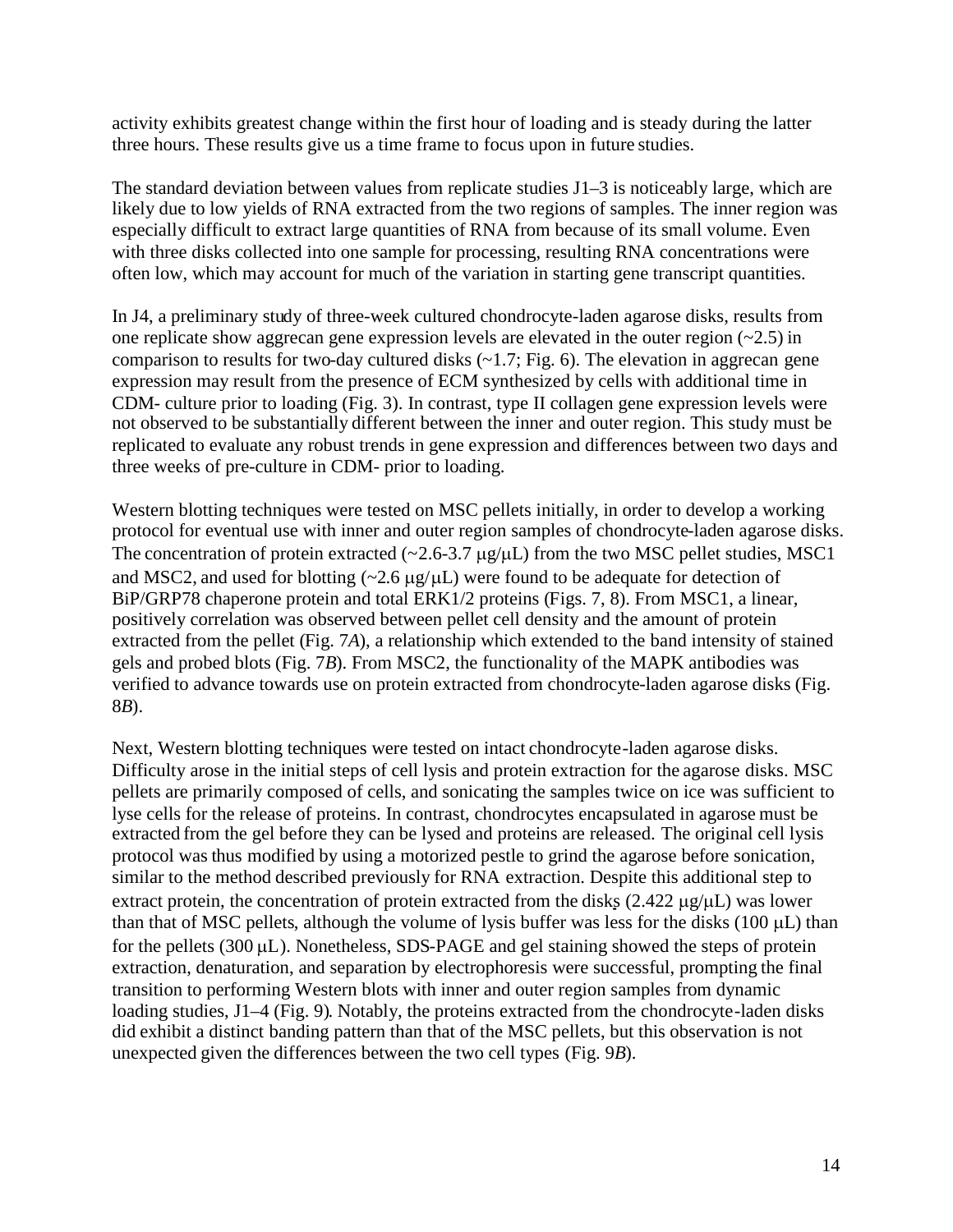Inner and outer samples harvested from J1 were used for testing of Western blotting. The concentration of protein for both inner  $(\sim 0.6 \mu g/\mu L)$  and outer  $(\sim 1.4 \mu g/\mu L)$  samples were both much less than that of the MSC pellets used previously for Western blot testing (Fig. 10*A*). The concentration of protein extracted from one sample containing three agarose disks (2.25  $\times$  Ø 5.0) mm) seeded at  $30 \times 10^6$  cells/mL and lysed in 100  $\mu$ L was only 2.422  $\mu$ g/ $\mu$ L (Fig. 9*A*). Thus, the concentration of protein extracted from one sample containing 3-4 inner cores  $(2.25 \times \emptyset 2.0 \text{ mm})$ or outer annuli seeded at  $30\times10^6$  cells/mL and lysed in 100  $\mu$ L was not expected to be much greater.

For the first trial blot, all samples were diluted to match the sample of the lowest concentration, an inner region sample  $(0.533 \mu g/\mu L)$  (Fig. 10A). However, this concentration proved to be insufficient for antibody detection of phosphorylated ERK1/2 and phosphorylated p38 MAPK, resulting in blank sheets of film after developing *(not shown)*. Thus, before performing more blots, sample concentrations were increased to improve protein detection. Since the concentration of outer region samples is generally at least two times greater than that of the inner region, all outer region samples were diluted to match the outer region sample of the lowest concentration (1.245  $\mu$ g/ $\mu$ L), and similarly for the inner region samples (0.533  $\mu$ g/ $\mu$ L) (Fig. 10*A*). Probing for total p38 MAPK would test if the amount of protein loaded onto the gel for the inner or region samples was sufficient for detection, since total MAPK levels are greater than phosphorylated MAPK levels in samples (Fig. 10*B*).

Overall, protein was successfully extracted from chondrocyte-laden agarose disks and probed for MAPKs, although difficulty was encountered in insufficient concentrations of protein loaded on the gel, similar to the trouble encountered during RNA extraction for real-time PCR.

## **6. RECOMMENDATIONS**

For J1–3, these studies should be repeated with additional samples harvested for real-time PCR and Western blotting analysis. Real-time PCR results and trends between different loading durations would likely be more robust with higher yields of extracted RNA. Likewise, the blotting process would be much more efficient with additional samples to increase the concentration of protein loaded onto gels for Western blotting. With sufficient protein extracted from samples, the active and total MAPK profiles can be completed for the dynamically loaded chondrocyte-laden agarose disks in these studies.

The time frame established in J1–3 should also be explored in future studies in order to evaluate the changes that occur in aggrecan and type II collagen gene expression within the first hour of loading. Correspondingly, phosphorylated MAPK activity is also of interest relative to these changes in gene expression.

In J4, the differences in gene expression activity between two days and three weeks of preculture prior to loading were considered, but additional replicate studies must be conducted to assess the accuracy of the observed elevation in aggrecan gene expression levels with additional time in culture and ECM biosynthesis. Similarly, the protocol for these studies can also be modified to test other durations of pre-culture time and their effects on gene expression and MAPK activity.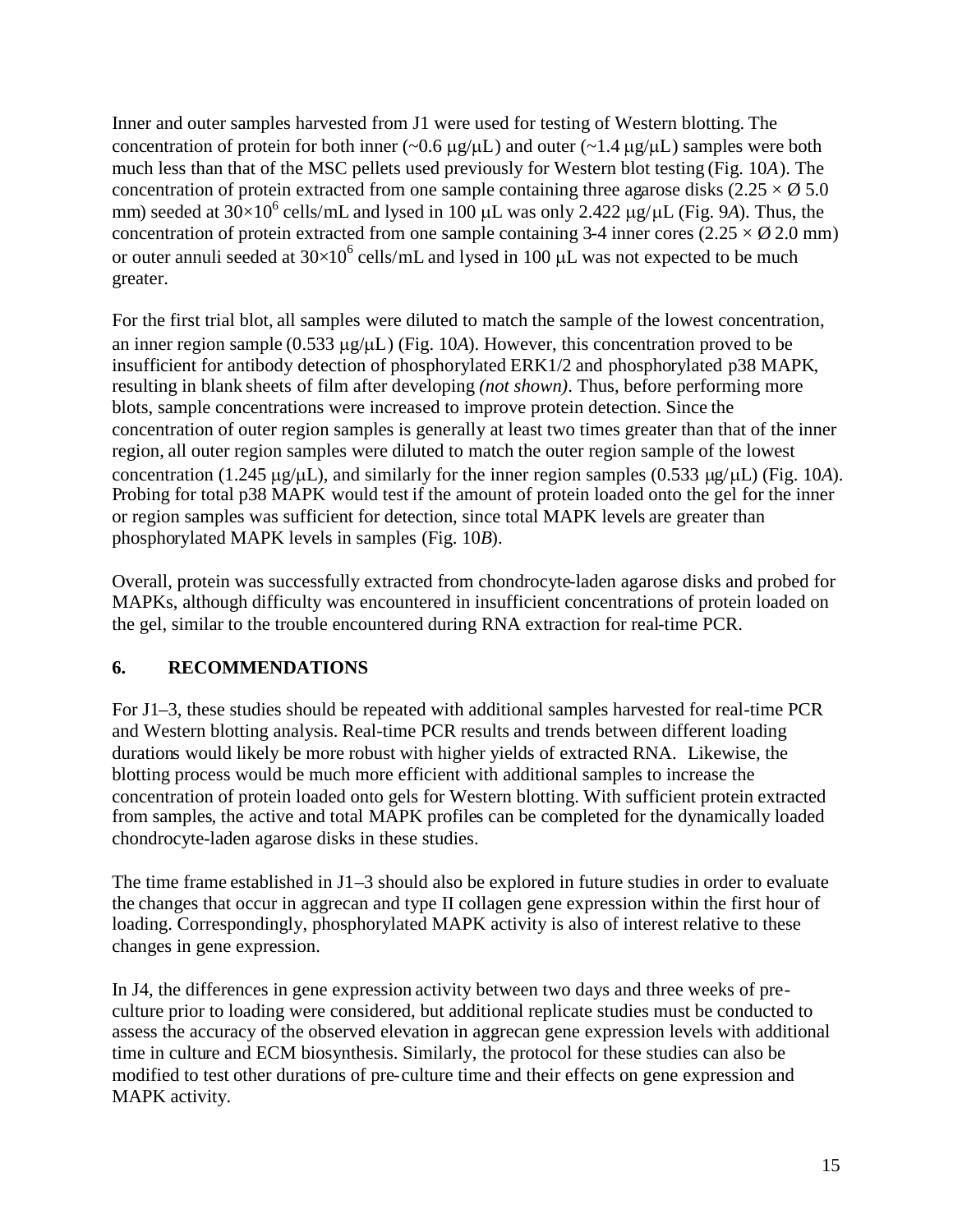For Western blotting, the initial studies performed with MSC pellets should be repeated with chondrocytes to distinguish differences in banding patterns among MSCs, chondrocytes, and agarose-encapsulated chondrocytes. In addition, this test will also check for the presence of any contamination from residual agarose.

Finally, these studies in elucidating chondrocyte mechanotransduction can be translated to MSCs in the future, since these cells are an important alternative source in cartilage tissue engineering. With the knowledge of the biochemical mechanisms underlying chondrocyte and MSC response to mechanical signals, functional cartilage tissue engineering can be vastly improved for application to osteoarthritis and other diseases involving cartilage damage and degradation.

## **7. ACKNOWLEDGMENTS**

The author would like to acknowledge Dr. Robert L. Mauck and Alice H. Huang of the McKay Orthopaedic Research Laboratory for their support and mentorship throughout the summer, as well as Dr. Paul Billings of the Center for Fibroplasia Ossificans Progressiva for his instruction in and help with Western blotting. The research discussed in this paper was accomplished through funding from the National Science Foundation and the Summer Undergraduate Fellowship in Sensor Technologies at the University of Pennsylvania.

## **8. REFERENCES**

- 1. V.C. Mow, X.E. Guo, Mechano-Electrochemical Properties of Articular Cartilage: Their Inhomogeneities and Anisotropies, *Annu. Rev. Biomed. Eng.*, 4 (2002) 175-209.
- 2. F. Guilak, C.T. Hung, Physical Regulation of Cartilage Metabolism, In V.C. Mow, R. Huiskes, *Basic Orthopaedic Biomechanics and Mechano-Biology*, Lippincott Williams & Wilkins, Philadelphia, PA, 3rd ed., 2004, pp. 259-300.
- 3. E.B. Hunziker, Articular cartilage repair: basic science and clinical progress. A review of the current status and prospects, *Osteoarthr. Cartil.*, 10 (2001) 432-463.
- 4. Arthritis Foundation, Disease Center: Osteoarthritis Overview, Retrieved August 2, 2006, from http://www.arthritis.org/conditions/diseasecenter/oa/oa\_overview.asp.
- 5. C.K. Kuo, W-J. Li, R.L. Mauck, R.S. Tuan, Cartilage tissue engineering: its potential and uses, *Curr. Open. Rheumatol.*, 18 (2006) 64-73.
- 6. R.L. Mauck, X. Yuan, R.S. Tuan, Chondrogenic differentiation and functional maturation of bovine mesenchymal stem cells in long-term agarose culture, *Osteoarthr. Cartil.*, 14 (2006) 179-189.
- 7. A.J. Grodzinsky, M.E. Levenston, M. Jin, E.H. Frank, Cartilage tissue remodeling in response to mechanical forces, *Annu. Rev. Biomed. Eng.*, 2 (2000) 691-713.
- 8. J.H.C. Wang, B.P. Thampatty, An introductory review of cell mechanobiology, *Biomech. Model. Mechanobiol.*, 5 (2006) 1-16.
- 9. F. Guilak, V.C. Mow, The mechanical environment of the chondrocyte: a biphasic finite element model of cell-matrix interactions in articular cartilage, *J. Biomech.*, 33 (2000) 1663-1673.
- 10. R.L. Mauck, B.A. Byers, X. Yuan, R.S. Tuan, Regulation of Cartilaginous ECM Gene Transcription by Chondrocytes and MSCs in 3D Culture in Response to Dynamic Loading, *Biomech. Model. Mechanobiol.*, (2006) in press.